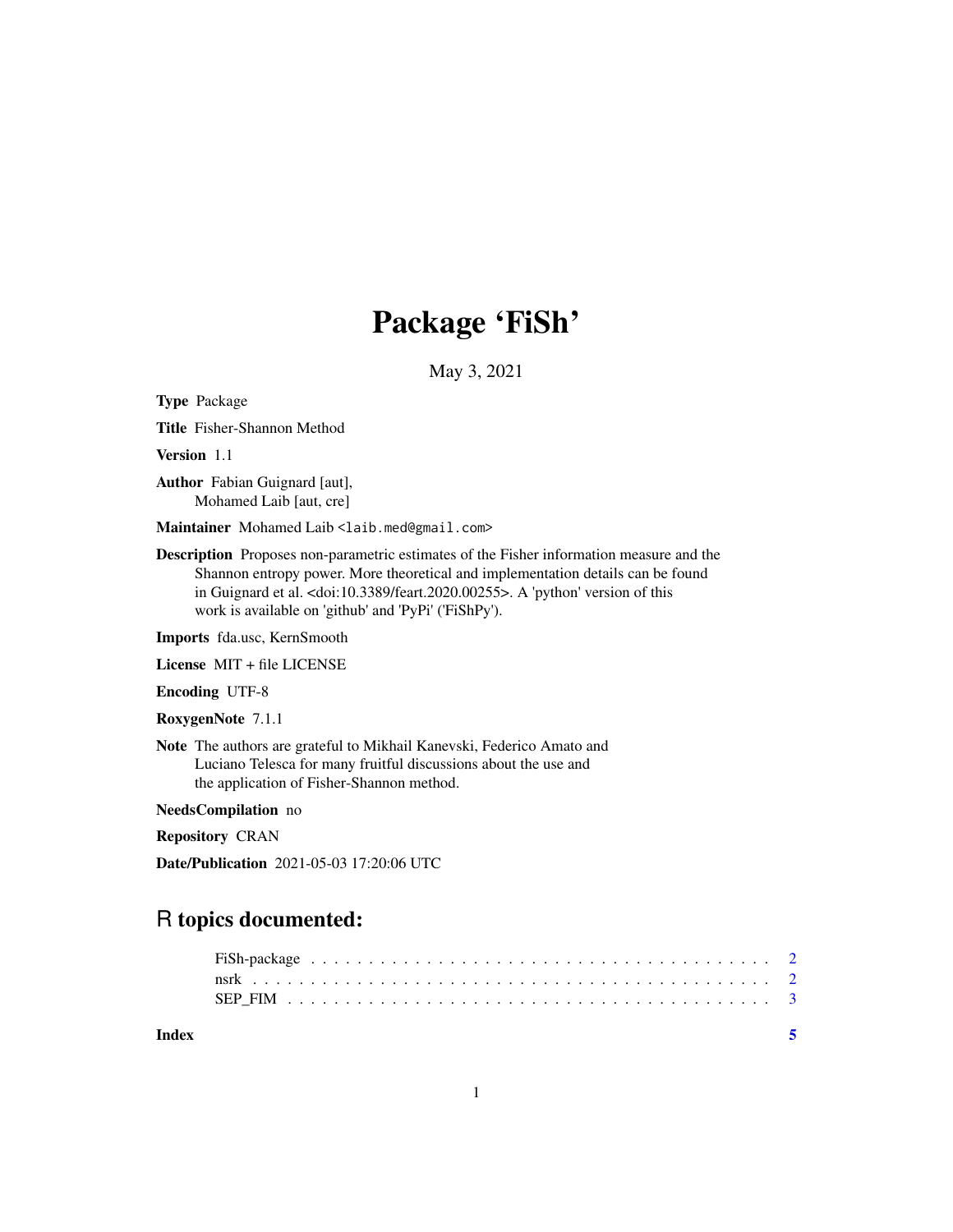<span id="page-1-0"></span>

# Description

Proposes non-parametric estimates of the Fisher information measure and the Shannon entropy power. More theoretical and implementation details can be found in Guignard et al. <doi:10.3389/feart.2020.00255>. A 'python' version of this work is available on 'github' and 'PyPi' ('FiShPy').

#### Details

If this R code is used for academic research, please cite the following paper where it was developed:

F. Guignard, M. Laib, F. Amato, M. Kanevski, Advanced analysis of temporal data using Fisher-Shannon information: theoretical development and application in geosciences, 2020, doi: [10.3389/](https://doi.org/10.3389/feart.2020.00255) [feart.2020.00255F](https://doi.org/10.3389/feart.2020.00255)rontiers in Earth Science, 8:255.

# Author(s)

Fabian Guignard <fabian.guignard@protonmail.ch> and

Mohamed Laib <laib.med@gmail.com>

Maintainer: Mohamed Laib <laib.med@gmail.com>

### References

S. J. Sheather and M. C. Jones (1991). A reliable data-based bandwidth selection method for kernel density estimation. Journal of the Royal Statistical Society, Series B, 53, 683 - 690.

M. P. Wand and M. C. Jones (1995). Kernel Smoothing. Chapman and Hall, London.

C. Vignat, J.F Bercher (2003). Analysis of signals in the Fisher–Shannon information plane, Physics Letters A, 312, 190, 27 – 33.

F. Guignard, M. Laib, F. Amato, M. Kanevski, Advanced analysis of temporal data using Fisher-Shannon information: theoretical development and application in geosciences, 2020, doi: [10.3389/](https://doi.org/10.3389/feart.2020.00255) [feart.2020.00255F](https://doi.org/10.3389/feart.2020.00255)rontiers in Earth Science, 8:255.

nsrk *Normal scale rule for kernel density estimation*

## **Description**

Bandwidth selector for non-parametric estimation. Estimates the optimal AMISE bandwidth using the Normal Scale Rule with Gaussian kernel.

# Usage

nsrk(x, log\_trsf=FALSE)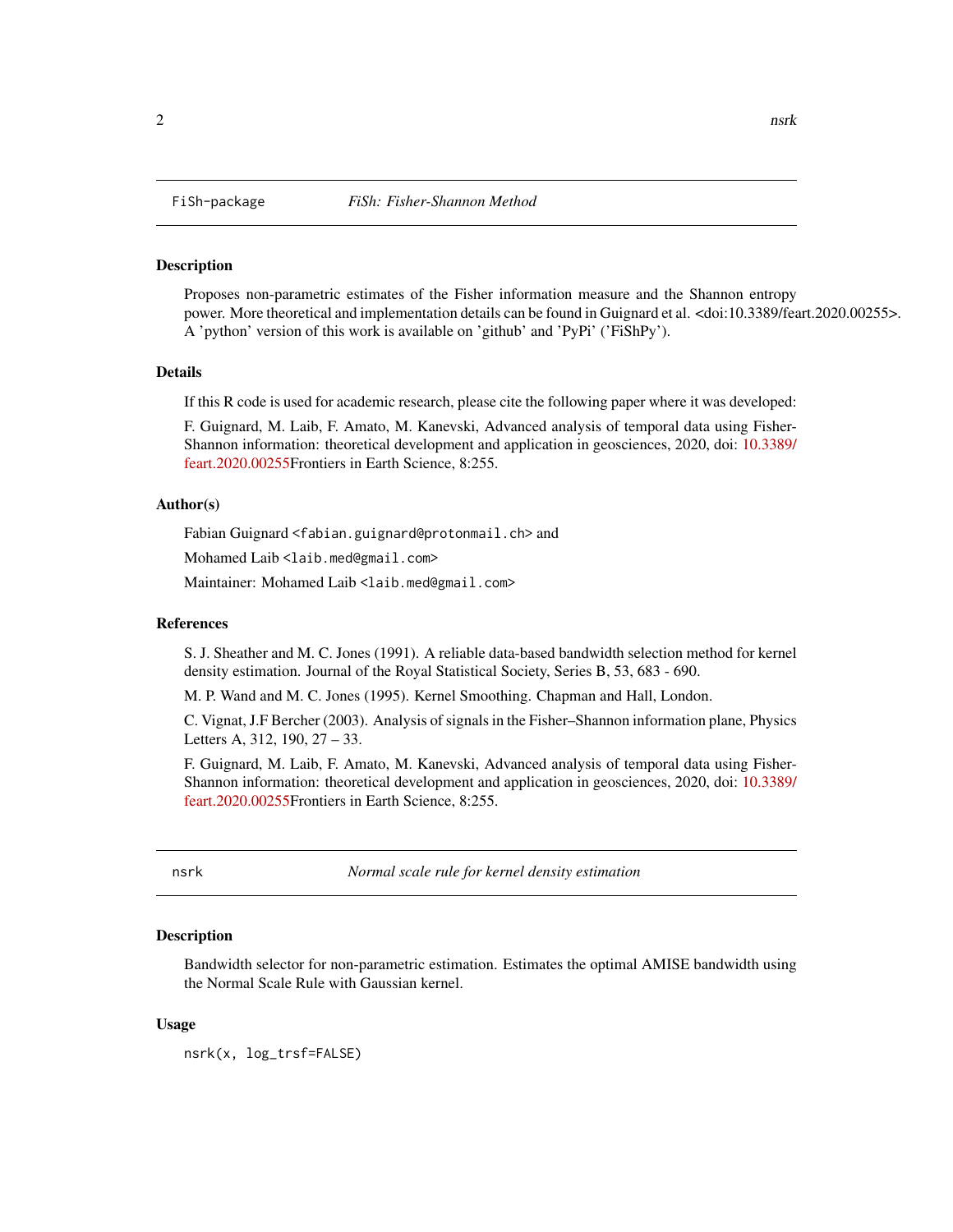#### <span id="page-2-0"></span>SEP\_FIM 3

# Arguments

|          | Univariate data.                                                                                                            |
|----------|-----------------------------------------------------------------------------------------------------------------------------|
| log_trsf | Logical flag: if TRUE the data are log-transformed (usually used for skewed<br>positive data). By default log_trsf = FALSE. |

# Value

The bandwidth value.

# References

M. P. Wand and M. C. Jones, (1995). Kernel Smoothing. Chapman and Hall, London.

# Examples

 $x < -$  rnorm(1000)  $h \leftarrow$ nsrk $(x)$ 

|--|--|

 $Fisher-Shannon$  method

# Description

Non-parametric estimates of the Shannon Entropy Power (SEP), the Fisher Information Measure (FIM) and the Fisher-Shannon Complexity (FSC), using kernel density estimators with Gaussian kernel.

# Usage

```
SEP_FIM(x, h, log_trsf=FALSE, resol=1000, tol = .Machine$double.eps)
```
# Arguments

| $\mathsf{x}$ | Univariate data.                                                                                                                                             |
|--------------|--------------------------------------------------------------------------------------------------------------------------------------------------------------|
| h            | Value of the bandwidth for the density estimate                                                                                                              |
| $log\_trsf$  | Logical flag: if TRUE the data are log-transformed (used for skewed data), in this<br>case the data should be positive. By default, $log_{10}$ trsf = FALSE. |
| resol        | Number of equally-spaced points, over which function approximations are com-<br>puted and integrated.                                                        |
| tol          | A tolerance to avoid dividing by zero values.                                                                                                                |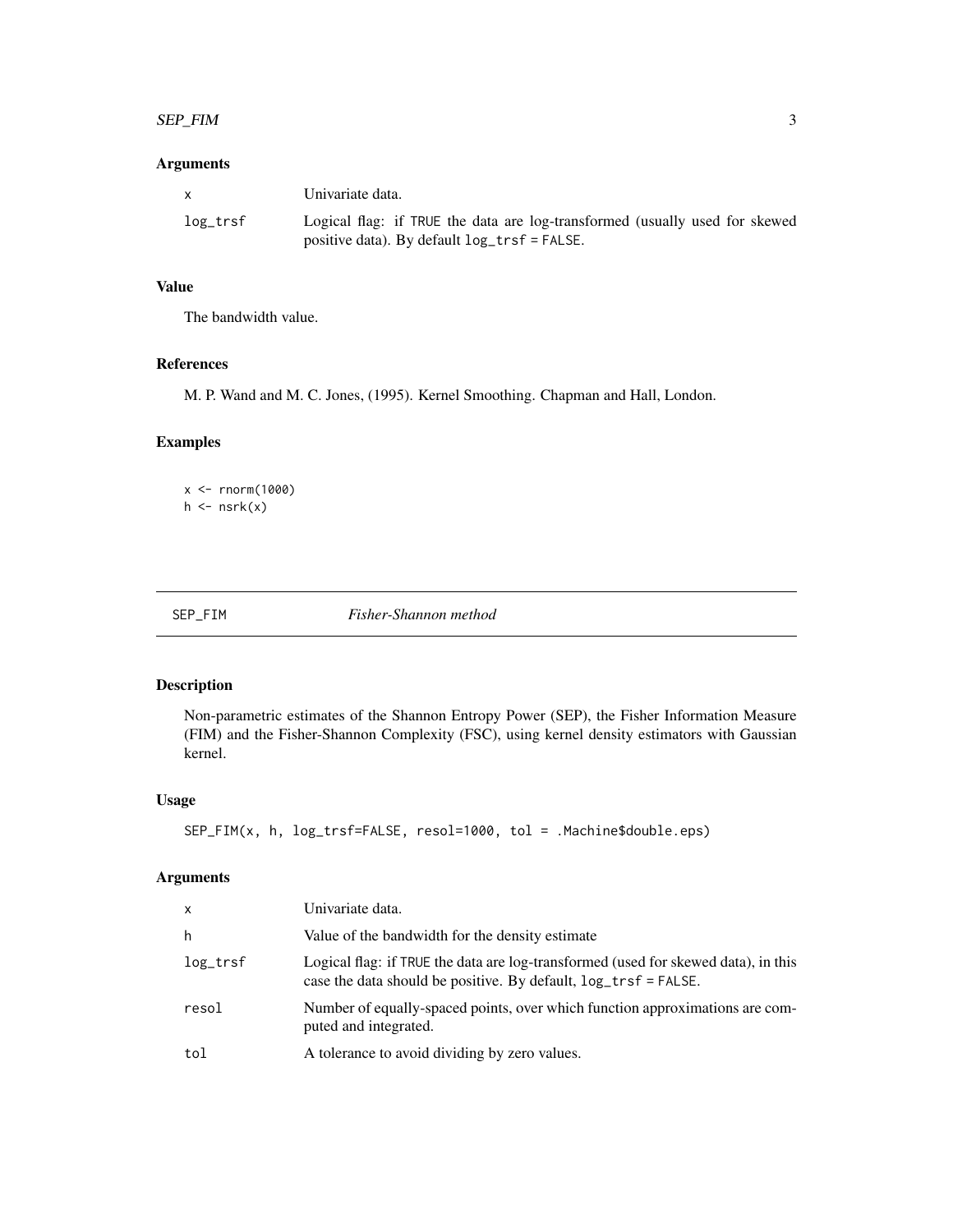# Value

A table with one row containing:

- SEP Shannon Entropy Power.
- FIM Fisher Information Measure.
- FSC Fisher-Shannon Complexity

# References

F. Guignard, M. Laib, F. Amato, M. Kanevski, Advanced analysis of temporal data using Fisher-Shannon information: theoretical development and application in geosciences, 2020, doi: [10.3389/](https://doi.org/10.3389/feart.2020.00255) [feart.2020.00255F](https://doi.org/10.3389/feart.2020.00255)rontiers in Earth Science, 8:255.

# Examples

library(KernSmooth) x <- rnorm(1000)  $h \leftarrow \text{d}pik(x)$ SEP\_FIM(x, h)